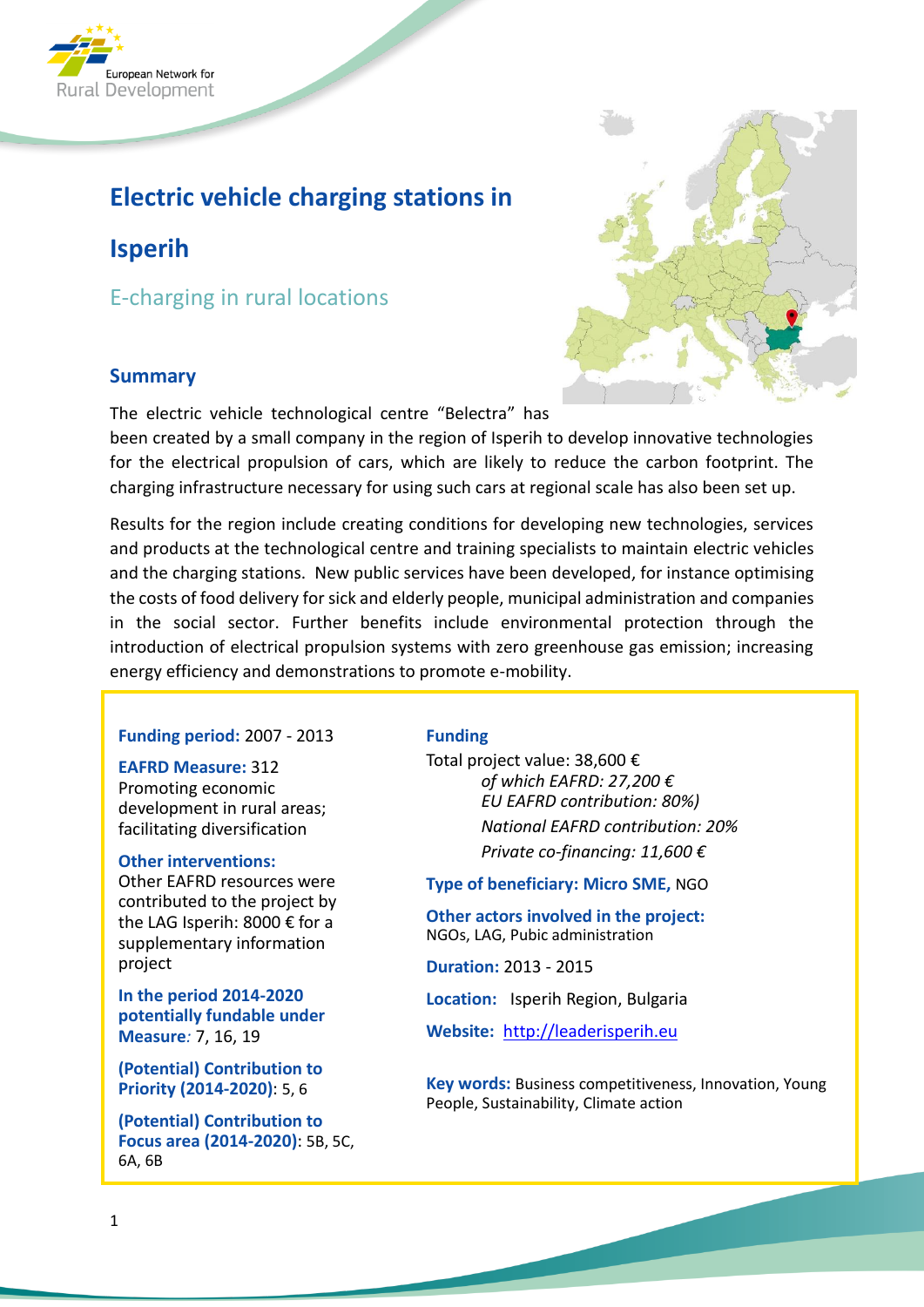

# **Description**

### **Official project title**

Establishing a centre to upgrade, produce and maintain electric vehicles and charging stations ("Изграждане на технологичен център за преоборудване, поддръжка и производство на електрически превозни средства и зарядни станции")

#### **Context and needs**

IAs a result of climate and market changes, more and more companies and individuals are interested in effective electric propulsion. Electric cars provide an innovative solution to the problem of rising transport costs and do not emit greenhouse gasses themselves, as they do not use any fossil fuels. The car industry has been phasing in electric cars to the market – almost all big car manufacturers have developed their own electric models already. The challenges relate to making the production economically viable and to marketing. Importantly before completing and submitting his project idea, the promoter carried out market research. He had experience as the head of a team in a small company who upgraded two cars. The team also created the first Bulgarian electric vehicle charging station, as well as solar charging stations as until then no e-charging stations were available in the region.

#### **Objectives**

The activities at the technological centre strived to create new jobs in a non-traditional sector in this rural region, thus diversifying the local economy and job market. The over-arching objective was the positive environmental effect, as the project aimed at introducing an alternative transportation means, emitting no greenhouse gasses. The technological centre building itself was designed to be energy efficient providing a direct economic effect and further linked the project to the green technologies. The project is also in line with the EC recommendation for Bulgaria to have at least 7000 electric vehicle charging stations by 2020. Before the submission of the project, only 20 were built in the whole of Bulgaria. Belectra centre planned to cover the technical support of 30% of the installed charging stations in Bulgaria.

#### **Activities**

From 22 October 2013 to September 2015 the beneficiary – Belectra company – has conducted a feasibility study, has prepared the project documentation, including construction and management plans, and has built the technological electric vehicle centre. The purpose of the Centre is to upgrade conventional cars into e-cars, to produce e-charging stations and to train mechanics. In addition, the company has taken it upon itself to organise information meetings with public institutions to discuss how they could optimise their car parks, leading to improved public services. These included the municipal welfare centre, municipal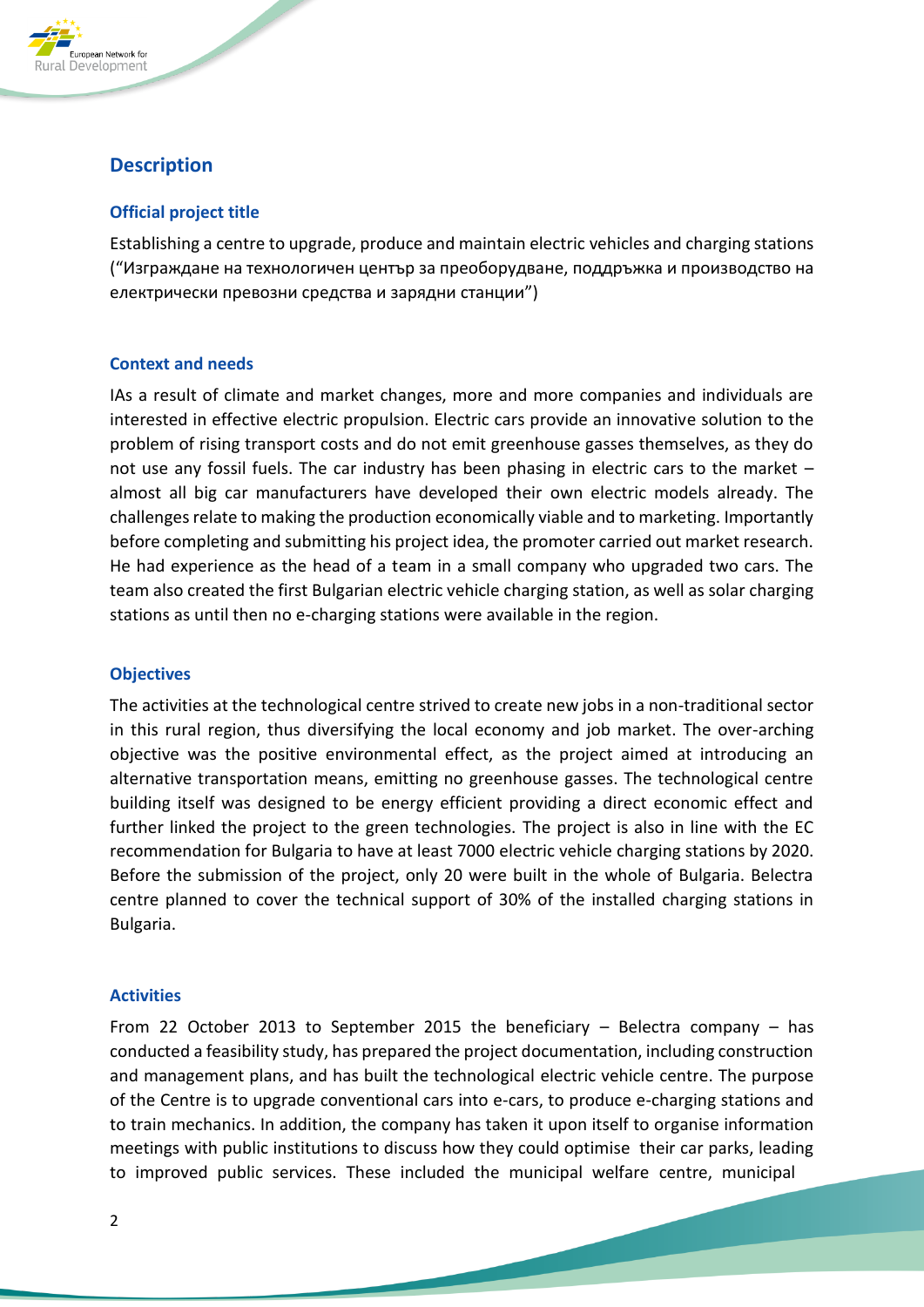

administration and various companies in the social sector which could optimize their service costs by using electric vehicles.

The young team of Belectra founded "Electric vehicles for the regions – Isperih" which is an NGO to introduce the local population to the advantages, possibilities for everyday use and funding opportunities for electric cars. The NGO successfully submitted an application for a small information project to LAG Isperih and was supported with €8 000 of funding. The information project targeted the young local population. An after-school club for friends of the electric vehicles was established with the participation of 18 teenagers informally sharing their knowledge. The project is innovative for the region and for the Bulgarian LEADER program. It aims at developing environmental awareness and innovative spirit in search of environmental protection solutions and promoting local heritage.

#### **Results**

Results for the region include creating conditions for developing new technologies, services and products at the technological centre and training specialists to maintain electric vehicles and the charging stations. New public services have been developed, for instance optimising the costs of food delivery for sick and elderly people, municipal administration and companies in the social sector. Further benefits include environmental protection through introduction of electrical propulsion systems with zero greenhouse gas emissions; increasing energy

**The first functioning E-charging station created in Isperih**



efficiency; demonstrations to promote e-mobility. About 500 members of the community took part in six demonstration days and 60 of them participated in an exercise for assembling mini models of electric cars. 1000 inhabitants of Isperih municipality indirectly benefited from the project due to their raised awareness about electric mobility as a modern solution for health and environmental protection and a way of creating a contemporary and attractive image of the region.

The results for Belectra company were increased sales revenue due to work conditions created; improving the quality of services and decreasing the time of services; expanding market positions due to new competitive advantages; creating three new jobs (two mechanics and one administrator). As the electric mobility market may increase at any moment, it is possible that more new jobs will be created. Upon the establishment of the technological centre the company expects to gradually occupy at least 60% of the upgraded electric vehicle market and 70% of the charging stations market in the region.

Five charging stations have been built between March and September 2015 in the cities of Varna, Plovdiv, Shumen, Burgas and Belogradchik.